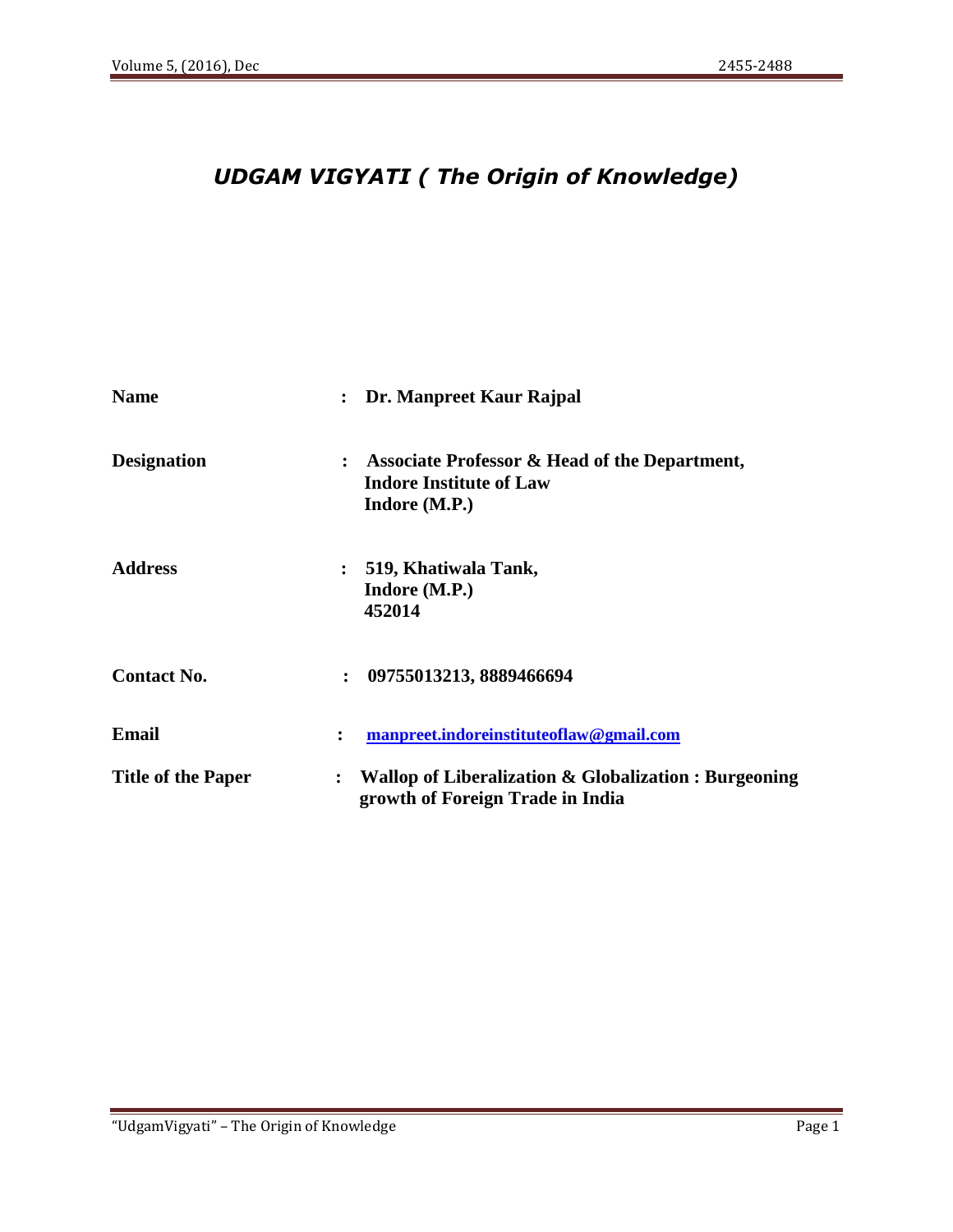#### *Wallop of Liberalization & Globalization : Burgeoning growth of Foreign Trade in India*

**Dr. Manpreet Kaur Rajpal Associate Prof. & Head of the Dept., INDORE INSTITUTE OF LAW, INDORE** 

#### **ABSTRACT**

The era of Globalization in India commenced in1991, when the Indian economy was facing a financial crisis, the Indian Government decided to introduce economic reforms. The package of reforms included: liberalization of industrial policy and inviting foreign investment through privatization of industries; liberalization of Export and Import Policy; devaluation of the Rupee; reform of the banking sector; withdrawal of restrictions and government interference in investment. After this the country witnessed a spurt in exports barring the years 1997, 2001-02 and 2008.

The term globalization means international integration. It means opening up of world trade, development of advanced means of communication, internationalisation of financial markets, growing importance of MNC's, population migrations and more generally increased mobility of persons, goods, capital, data and ideas.It is a process through which the diverse world is unified into a single society. The wave of globalization hitted India at the end of the last century and still the country is flowing with the current of global changes.

Among several features of globalization, one relates to increasing interactions among nations and removal of barriers to facilitate movement of goods, capital, labour and technology. It is a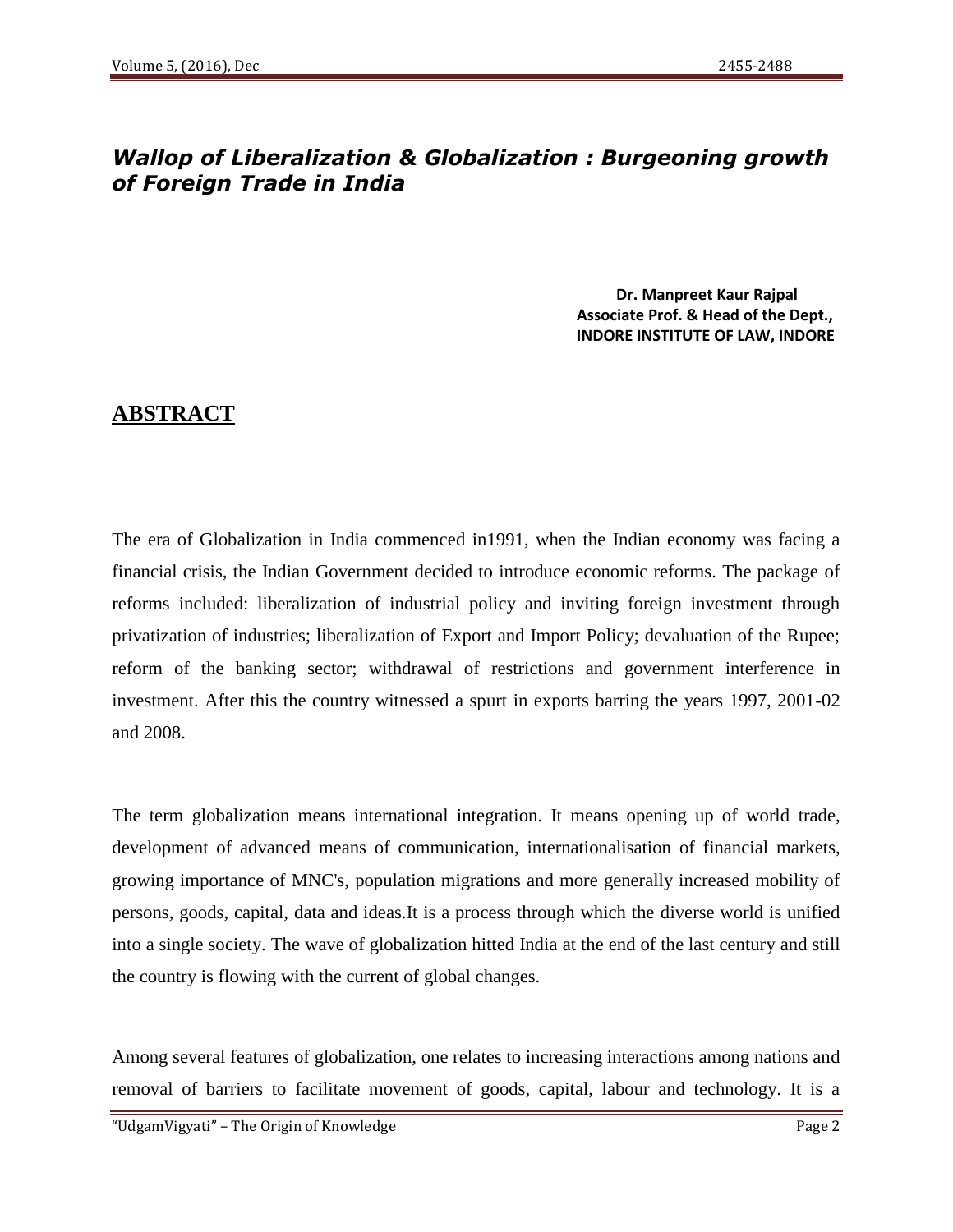process that renders various activities and aspiration worldwide in scope or application. As a part of this process of increasing integration of the world, many countries have adopted economic reforms and liberalization in their own ways. The rapid integration of Brazil, Russia, India, China and South Africa into the world market was an important element of globalization. Trade is the primary manifestation of this increasing integration and changing organizational structure of the global economy which has been much more extensive than in the past involving more countries & regions. In the similar way, it is also much more intensive as foreign trade became a key component of most countries economic activities. Over the years emerging economies like China, India, Brazil, Mexico, Russia and South Africa have made their presence felt in the global market and have come forth as new key drivers of global growth. Among other emerging countries, India is one of the fastest growing economies. India with its distinct development strategy has the potential to influence economic activities of the global economy in the years to come. My research paper lay emphasis on the imapct of globalisation in the Indian economy in the form of increased foreign trade.

**KEYWORD** : Globalisation, Liberalization, Trade, Emerging economies, Foreign trade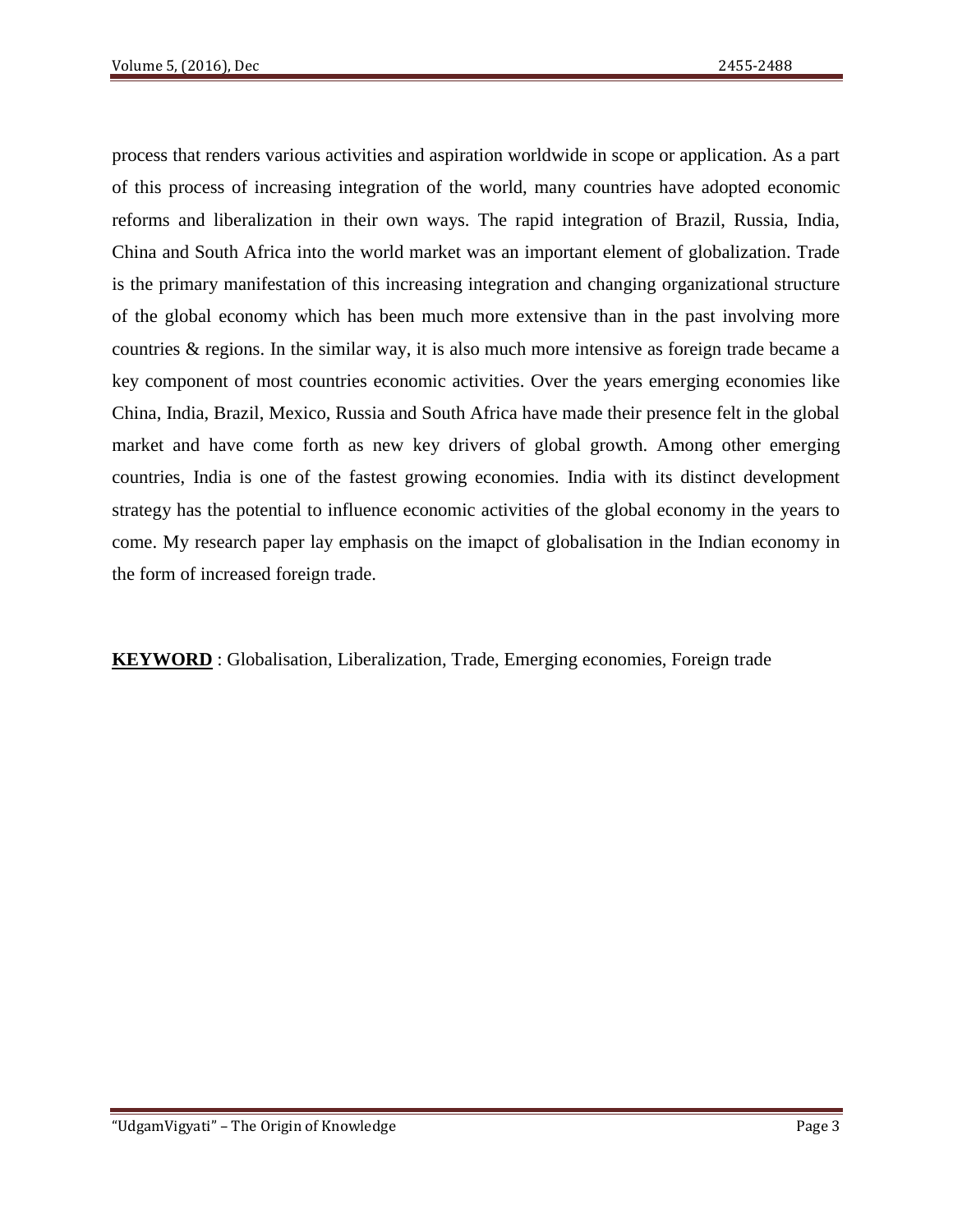# *Wallop of Liberalization & Globalization: Burgeoning growth of Foreign Trade in India*

## **INTRODUCTION**

"Trade is not an end in itself, but a means to economic growth and national development. The primary purpose is not the mere earning of foreign exchange but the stimulation of greater economic activity". The economy of ancient India had a strong cross border trade and commerce relation with China and they mainly traded food grains, spices, cottons, gold, silver, and metals. Further, a more organized form of trans-world trade has been in force from the mid of 14th century and it started as a means to explore new business destination and opportunities. The 18th century marks the merging of the modernity with globalization and it also marks the foundation for the creation of international trade law. The modern day Indian economy (1900) had taken cue from the history of globalization and structured its foreign trade policy accordingly. The liberalized economic policy adapted and implemented by the Government of India, finds its root back to the rich history of globalization. Now Globalization is accepted as the New Mantra for economic success of economies over the world where India and China have proved this to some extent.

Globalization describes the ongoing global trend toward the free flow of trade and investment across borders and the resulting integration of the international economy. Because it expands economic freedom and spurs competition, globalization is believed to raise the productivity and living standards of people in countries that open themselves to the *global marketplace.* The most significant changes brought about by the process of globalization are the increasing interdependence and integration at a worldwide scale. Globalization has brought about great revolutionary changes worldwide. A gain from globalization in the context of Trade in Goods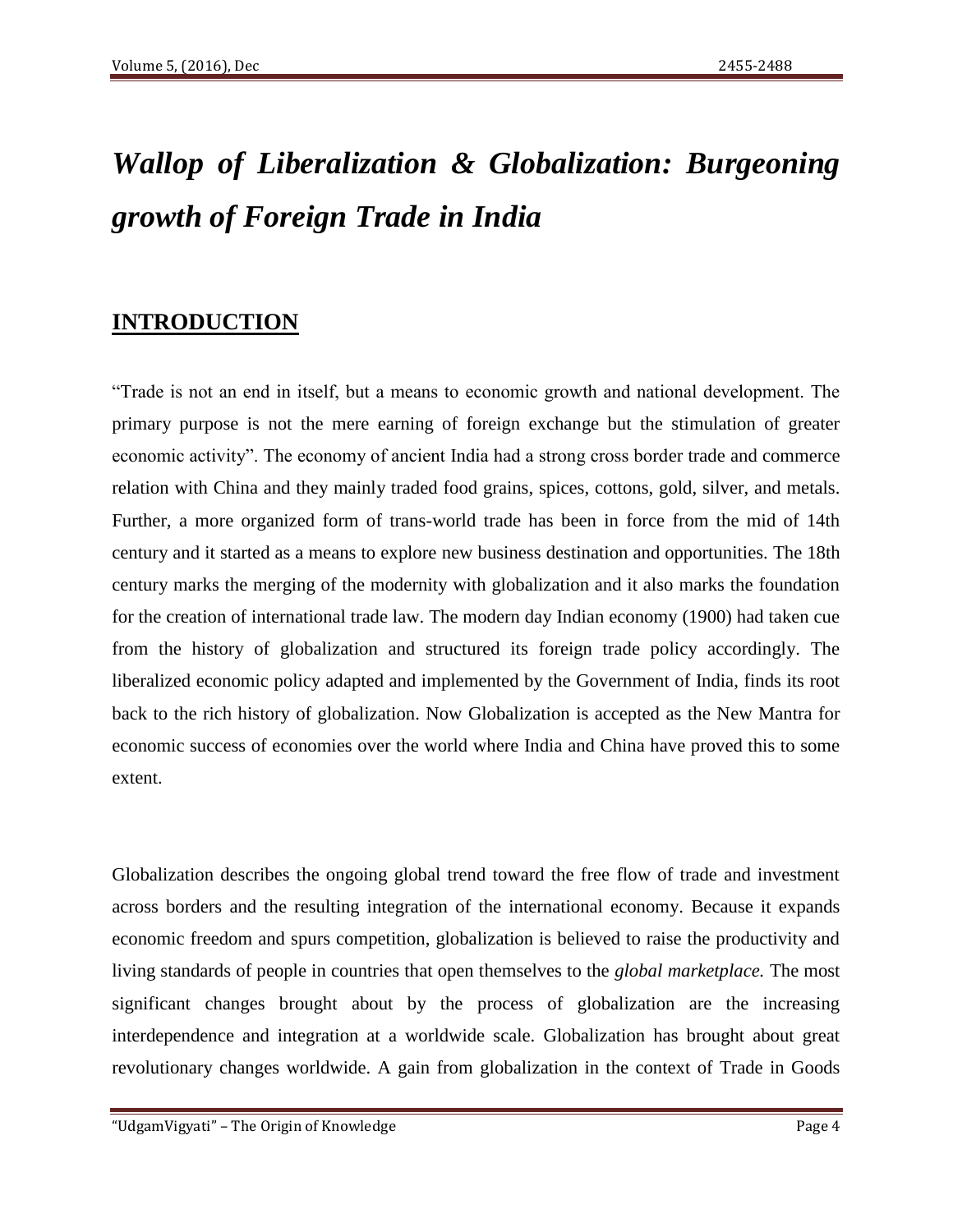and Services is that international trade leads to allocation of resources that is consistent with comparative advantage. This results in specialization which enhances productivity. It is accepted that international trade, in general, is beneficial and that restrictive trade practices impede growth. That is the reason why many of the emerging economies, which originally depended on a growth model of import substitution, have moved over to a policy of outward orientation. However, in relation to trade in goods and services, there is one major concern. Emerging economies will reap the benefits of international trade only if they reach the full potential of their resource availability. This will probably require time. That is why international trade agreements make exceptions by allowing longer time to developing economies in terms of reduction in tariff and non-tariff barriers. "Special and differentiated treatment", as it is very often called has become an accepted principle. $<sup>1</sup>$ </sup>

#### **MEANING OF GLOBALIZATION**

Globalization" refers to the growing interdependence of countries resulting from the increasing integration of trade, finance, people, and ideas in one global marketplace. International trade and cross-border investment flows are the main elements of this integration.<sup>2</sup> Globalization started after World War II but has accelerated considerably since the mid-1980s, driven by two main factors. One involves technological advances that have lowered the costs of transportation, communication, and computation to the extent that it is often economically feasible for a firm to locate different phases of production in different countries.

The other factor has to do with the increasing liberalization of trade and capital markets: more and more governments are refusing to protect their economies from foreign competition or influence through import tariffs and nontariff barriers such as import quotas, export restraints, and legal prohibitions. A number of international institutions established in the wake of World War II—including the World Bank, International Monetary Fund (IMF), and General Agreement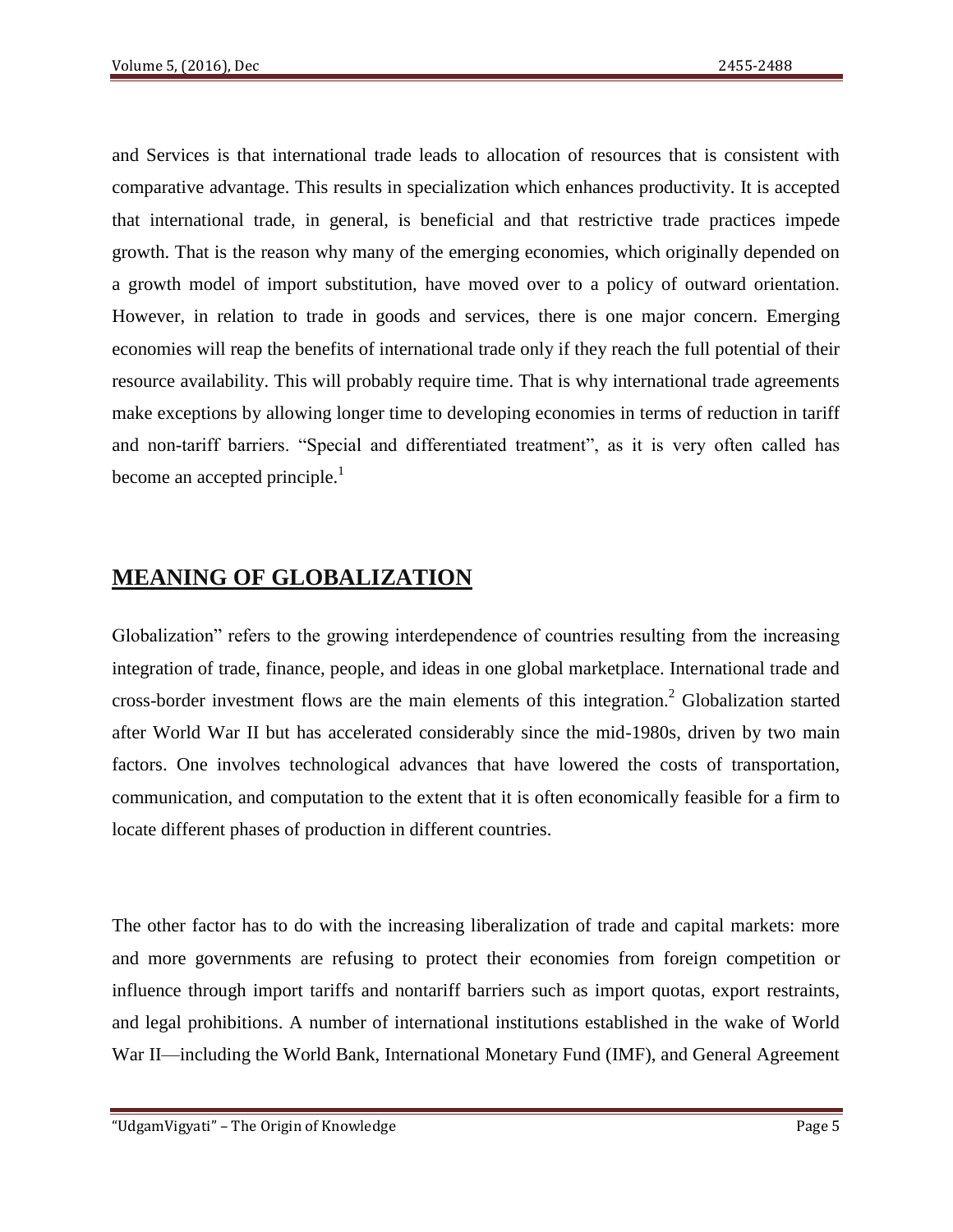on Tariffs and Trade (GATT), succeeded in 1995 by the World Trade Organization (WTO) have played an important role in promoting free trade in place of protectionism."

In nutshell it means to open the Trade and Economy for the international players. In other words, every manufacturer or producer of goods can compete for sale of their products without restrictions or without any imposed control. For example, think of a small village market or meal where all are free to come and sell their products at their desired price, irrespective of places from where they come. There are no restrictions on control on their products or the prices. This is the globalised trade. Any country can participate to set up, acquire, merge industries, invest in equity and shares, sell their products and services in India.

Therefore, globalisation should not be considered in isolation, but should be considered in totality with liberalisation of the industrial policy towards lifting of trade control and restrictions, influence of trade block and simultaneous privatisation.Global market treats the world as a single market. With the advent of information technology and its strategic application, the world is focussed as a global village and all traders are therefore globalised.

### **DEFINITION OF GLOBALIZATION**

The evidence of globalization can be seen everywhere: in the home, in the workplace, in the discount stores, in the newspapers and business journals, in the flow of monthly government statistics, and in academic literature. The backlash was on display in Seattle in November 1999, when thousands of protesters took to the streets to demonstrate against the ministerial meeting of the World Trade Organization (WTO).

A short definition of globalization is "the growing liberalization of international trade and investment, and the resulting increase in the integration of national economies." Economist David Henderson of the Melbourne Business School expands the definition into five related but distinct parts: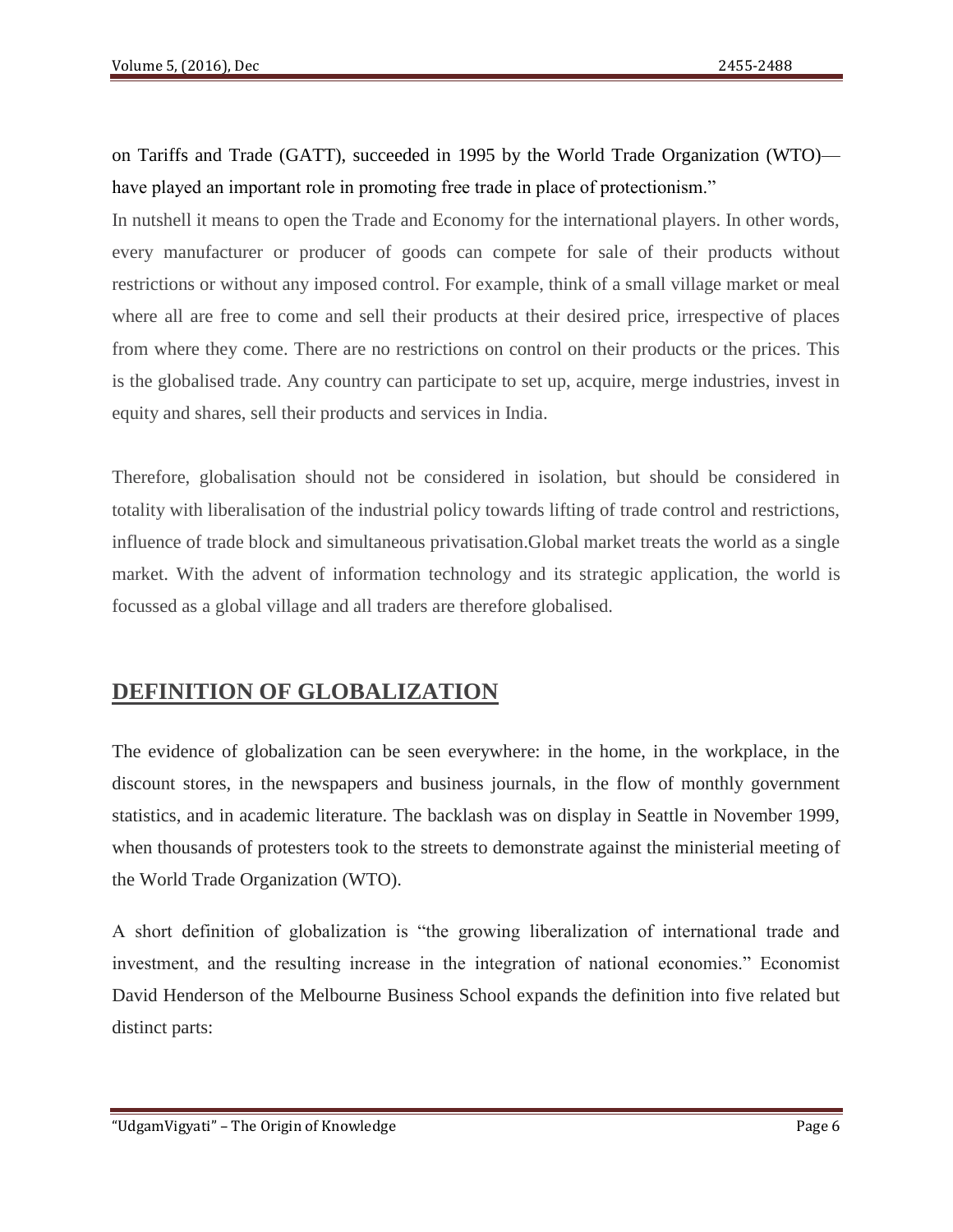\* the increasing tendency for firms to think, plan, operate, and invest for the future with reference to markets and opportunities across the world as a whole;

\* the growing ease and cheapness of international communications, with the Internet the leading aspect;

\* the trend toward closer international economic integration, resulting in the diminished importance of political boundaries. This trend is fueled partly by the first two trends, but even more powerfully by official policies aimed at trade and investment liberalization;

\* the apparently growing significance of issues and problems extending beyond national boundaries and the resulting impetus to deal with them through some form of internationally concerted action; and

\* the tendency toward uniformity (or "harmonization"), by which norms, standards, rules, and practices are defined and enforced with respect to regions, or the world as a whole, rather than within the bounds of nation-states.

Globalization can be seen most clearly in the quickening pace and scope of international commerce. Global exports as a share of global domestic product have increased from 14 percent in 1970 to 24 percent today, and the growth of trade has consistently outpaced growth in global output. In the United States, the ratio of two-way trade and investment income flows as a share of GDP has roughly tripled since the 1960s. Annual global flows of foreign direct investment surged to a record \$ 400 billion in 1997, with 37 percent directed to less developed countries (LDCs), up from 7 percent in 1990. In the 1970s, daily foreign exchange transactions averaged \$ 10 billion to \$ 20 billion; today, the average daily activity has reached more than \$ 1.5 trillion.

#### **GATEWAYS OF INDIA'S GLOBALIZATION**

Globalization is hardly a new force affecting India. To think so is to ignore a diverse and pluralistic long-standing civilization that was shaped by a long list of "invading" (globalizing)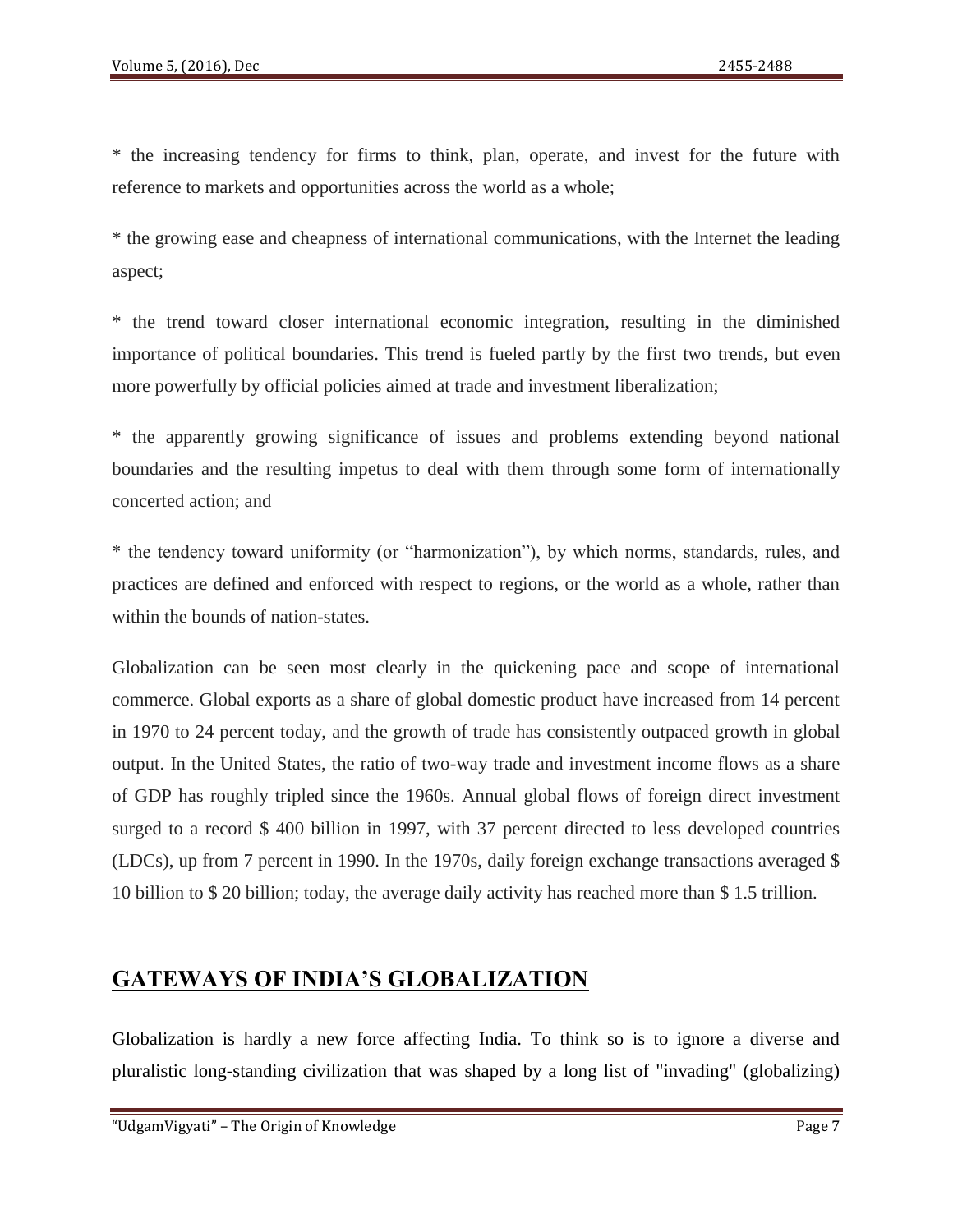cultures that became what we now know as India. India, knowing its past as a globalizer, sees itself as one of the great nations of the world.

Before 1990s India followed a patch of restricted trade. Such restrictions were that certain products would not be allowed to be imported as they were manufactured in India. For example, General Engineering goods, Food items, toiletries, Agricultural products etc. were in the banned list of import.

Some other kinds of products which were produced in restricted quantity in the country or are expensive and categorised as luxuries were subjected to heavy import duty to make them costlier in order to dissuade flow of foreign exchange and give protection to local producers. For example, VCR, Music sets, Air-conditioners, Computers etc., these items were subject to 150% import duty.

But today, India has yet to build on the onetime greatness of its civilization to earn international influence and respect. India sees itself as equally important as Russia, China and the U.S., believing it has much to offer the rest of the world. The process of globalization has been an integral part of the recent economic progress made by India. Globalization has played a major role in export-led growth, leading to the enlargement of the job market in India. There was a debate that India was already well on the way to globalisation, which was shaking up our economy. A most common measure of globalisation is openness to trade and a country's participation in trade. By this measure, the extent of India's globalisation is insignificant – it is one of the lowest in the world. India's share in world trade is a meagre 0.7 per cent or so, with a population of more than 1,000 million will occupy a smaller area than Singapore with a population of only 3 million. The changes that have occurred in the patterns of trade and capital flows in recent years are to India's advantage. Today, in terms of the potential benefits of globalisation, India is in a very different position than would have been the case 50 or even 20 years ago.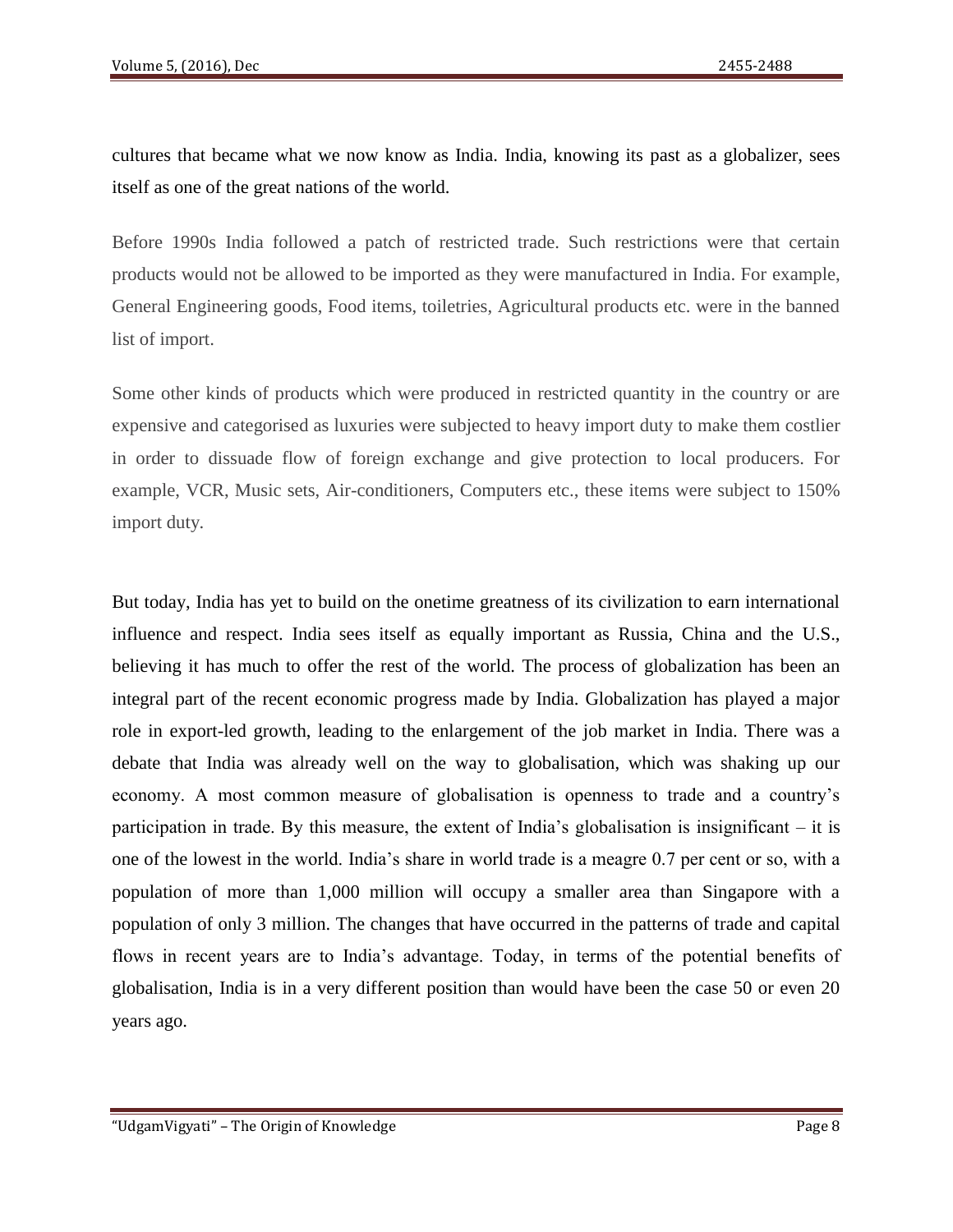In the 1990s due to change in world economic order and due to heavy pressures from rich countries like USA, Japan, European countries dominating the WTO (World Trade Organisation having 135 members, established in 1995) and IMF (International Monetary Fund) and World Bank engaged in development financing activities, the developing and the poor countries all over the world were forced to open their trade and market and allow foreigners to share their major chunk of a business. Thus, India first started the process of globalisation and liberalisation in 1991 under the Union Finance Minister, Shri Manmohan Singh.The first 5 years in globalisation did not yield appreciable results. The coming of Multinational cold drinks manufacturers like Coke, Pepsi, and others like Mc. Donald, KFC, Boomer Chewing gums, Uncle Chips, Cornflakes only dominated the show. Due to further liberalization of trade and the privatization, the late 1990s showed the effect to globalisation by the coming of giant car manufacturers like Daewoo Motors, Ford, Honda, Hyundai which resulted in availability of varieties of cars and reduction of domestic car prices.<sup>3</sup> Electronic giants like IBM and world leaders in the telecommunication sector like Ericsson, Nokia, Aiwa etc., delivered wide range of quality products at affordable prices and brought a major revolution in Indian electronic industries. In the power sector Enron, AES-CESCO are dominating the show.<sup>4</sup> The resultant effects were tremendous boost to industrial sector economy. The price level came down due to cut throat competition and Indian consumers are so far happy. In May 2001, the Indian Government also opened the defence sector towards globalisation and privatisation.

### **IMPACT OF GLOBALIZATION IN WORLD ECONOMY**

Globalization has resulted in greater interconnectedness among markets around the world and increased communication and awareness of business opportunities in far corners of the globe. More investors can access new investment opportunities and study new markets at a greater distance than before. Potential risks and profit opportunities are within easier reach thanks to improved communications technology. Countries with positive relations between them are able to increasingly unify their economies through increased investment and trade. Products and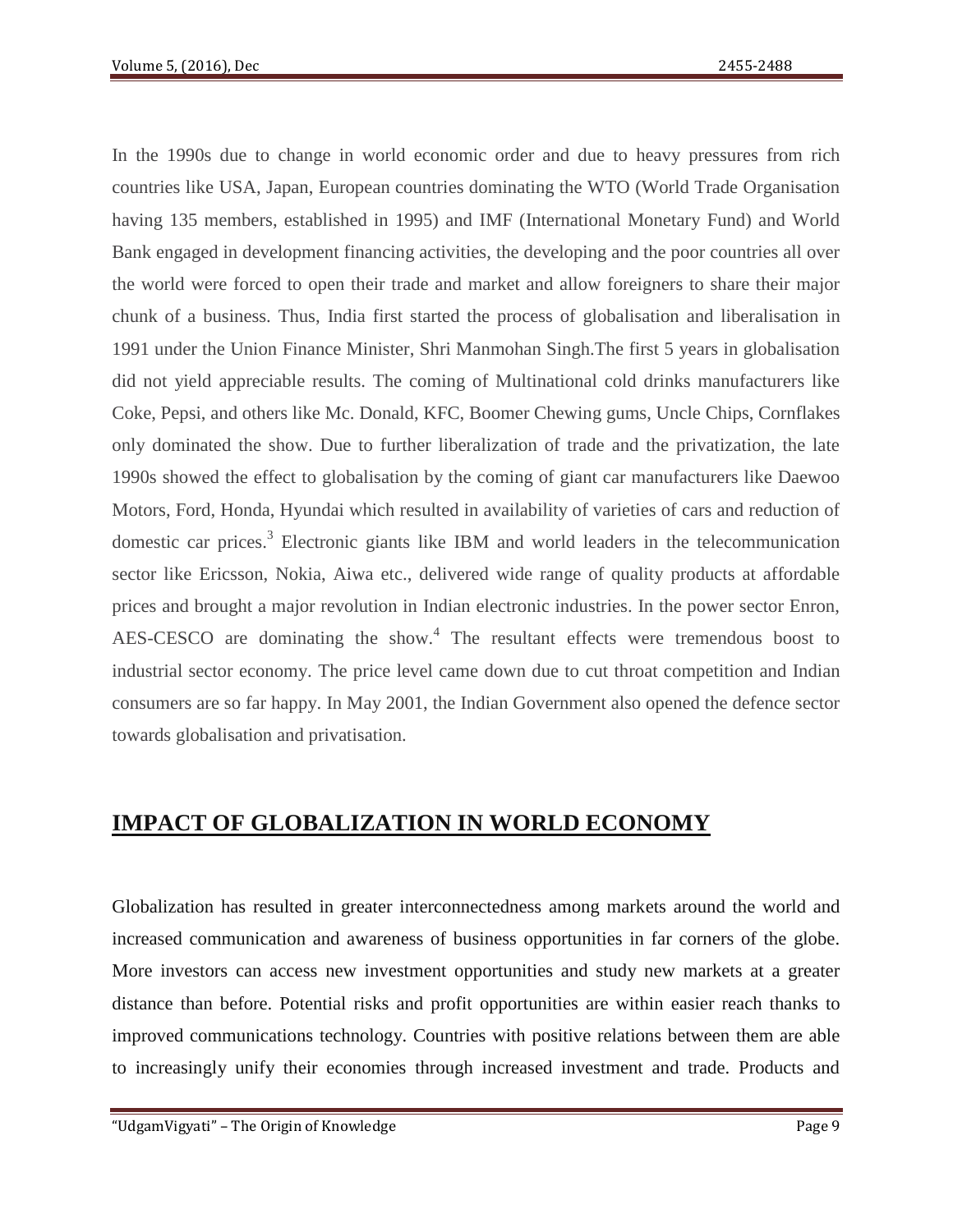services previously available within one country are made more readily available to new markets, resulting directly in improved economic opportunities for workers in those economies and leading to improved household incomes. For investors, these opportunities present a wider range of investment options and new ways to profit. Investment in global markets is possible for the investing public through stock purchasing, as most brokerage firms are able to access [international stock markets](http://www.investopedia.com/articles/investing/112014/how-trade-international-stocks.asp) and provide their clients with the opportunity to purchase shares in companies around the world.<sup>5</sup>

As a result, most businesses try to stay competitive with their counterparts in other parts of the world, broadening their competitive horizons past their local areas and home countries. Maintaining competitiveness often requires sourcing materials and [outsourcing labor](http://www.investopedia.com/terms/o/outsourcing.asp) from other countries. Competitive companies have increasingly turned to global markets as a source not only of new customers but also of production locations and partners for new ventures. Globalization has facilitated this and made the transition to global markets easier. Over time, these practices result in increased cultural similarities between countries and increasingly connected economies that have more mutual interests and challenges.

Globalization and international investment are tied together and lead into one another as companies act internationally by increasing their international investment out of mutual interest and the need to stay internationally competitive. Companies benefit from pricing differences, or [arbitrage,](http://www.investopedia.com/terms/a/arbitrage.asp) in different markets for labor and supplies. Globalization compels connected economies to continue to invest in each other to protect their economic health and acquire new profits. International investments have increased as a direct result of globalization and continue to do so. This is pulling more economies into globalization, further increasing international investment as this happens.When countries seek collectively to pursue the opportunities provided by globalization, the demands of the new economic activity cause social change that develops these countries and prepares them to better pursue industrial activity.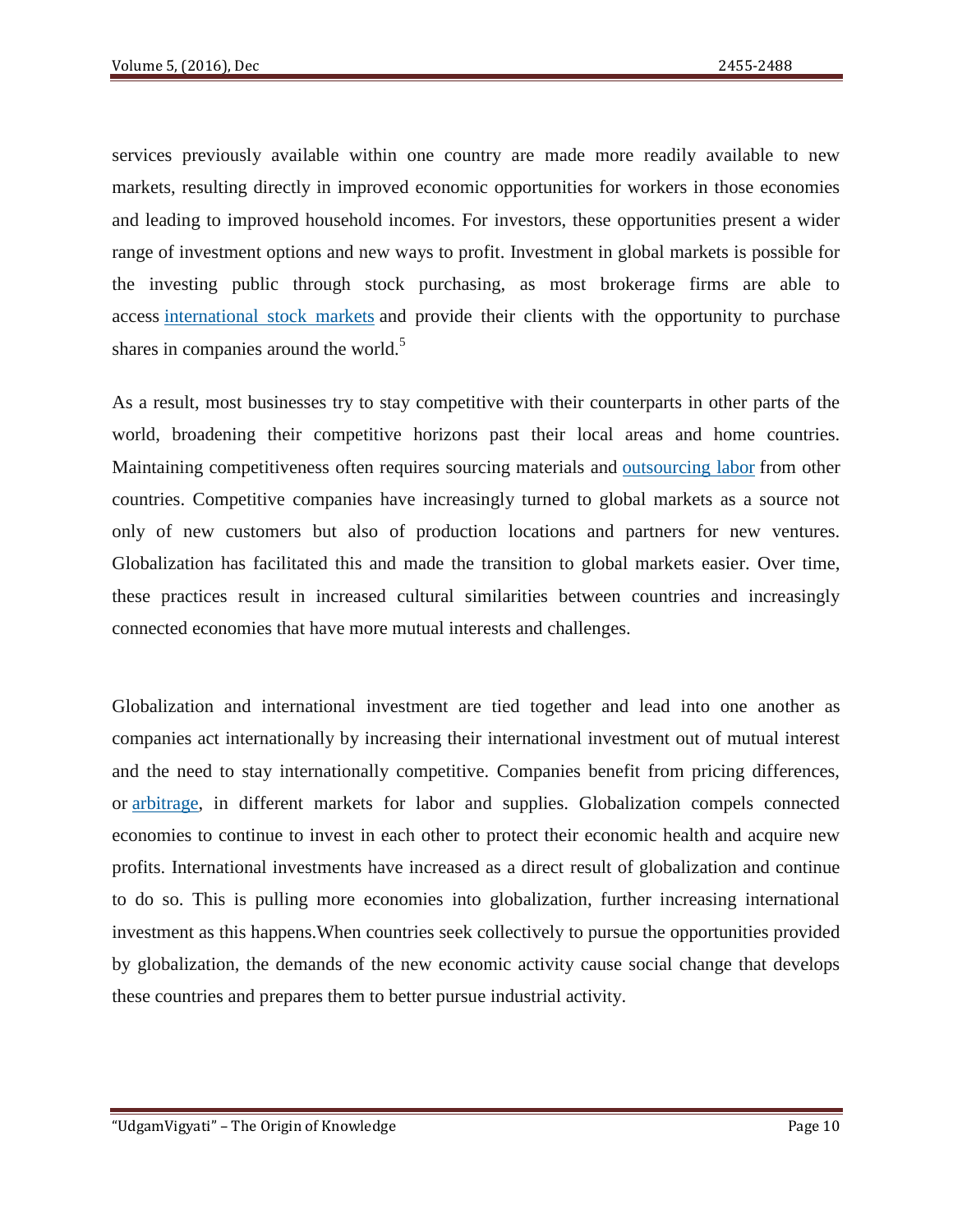The society becomes a [developed nation](http://www.investopedia.com/terms/d/developed-economy.asp) as its workforce begins to attract the investment activity of enough companies to cause the social and economic change necessary to produce a modern industrialized economy. This process is a result of the international investment that characterizes globalization. The competitive nature of globalization, in other words, ultimately has a social and economic impact that transforms economies in pursuit of investment and greater economic activity. This knits economies into each other and results in increased international investment.

#### **BENEFITS OF INTERNATIONAL TRADE AND INVESTMENT**

International trade has flourished over the years due to the many benefits it has offered to different countries across the globe. International trade is the exchange of services, goods, and capital among various countries and regions, without much hindrance. The international trade accounts for a good part of a country's gross domestic product. It is also one of important sources of revenue for a developing country. With the help of modern production techniques, highly advanced transportation systems, transnational corporations, outsourcing of manufacturing and services, and rapid industrialization, the international trade system is growing and spreading very fast.

International trade among different countries is not a new a concept. History suggests that in the past there where several instances of international trade. Traders used to transport silk, and spices through the Silk Route in the 14th and 15th century. In the 1700s fast sailing ships called Clippers, with special crew, used to transport tea from China, and spices from Dutch East Indies to different European countries. The economic, political, and social significance of international trade has been theorized in the Industrial Age. The rise in the international trade is essential for the growth of globalization. The restrictions to international trade would limit the nations to the services and goods produced within its territories, and they would lose out on the valuable revenue from the global trade. The benefits of international trade have been the major drivers of growth for the last half of the 20th century. Nations with strong international trade have become prosperous and have the power to control the world economy.<sup>6</sup>

"UdgamVigyati" – The Origin of Knowledge Page 11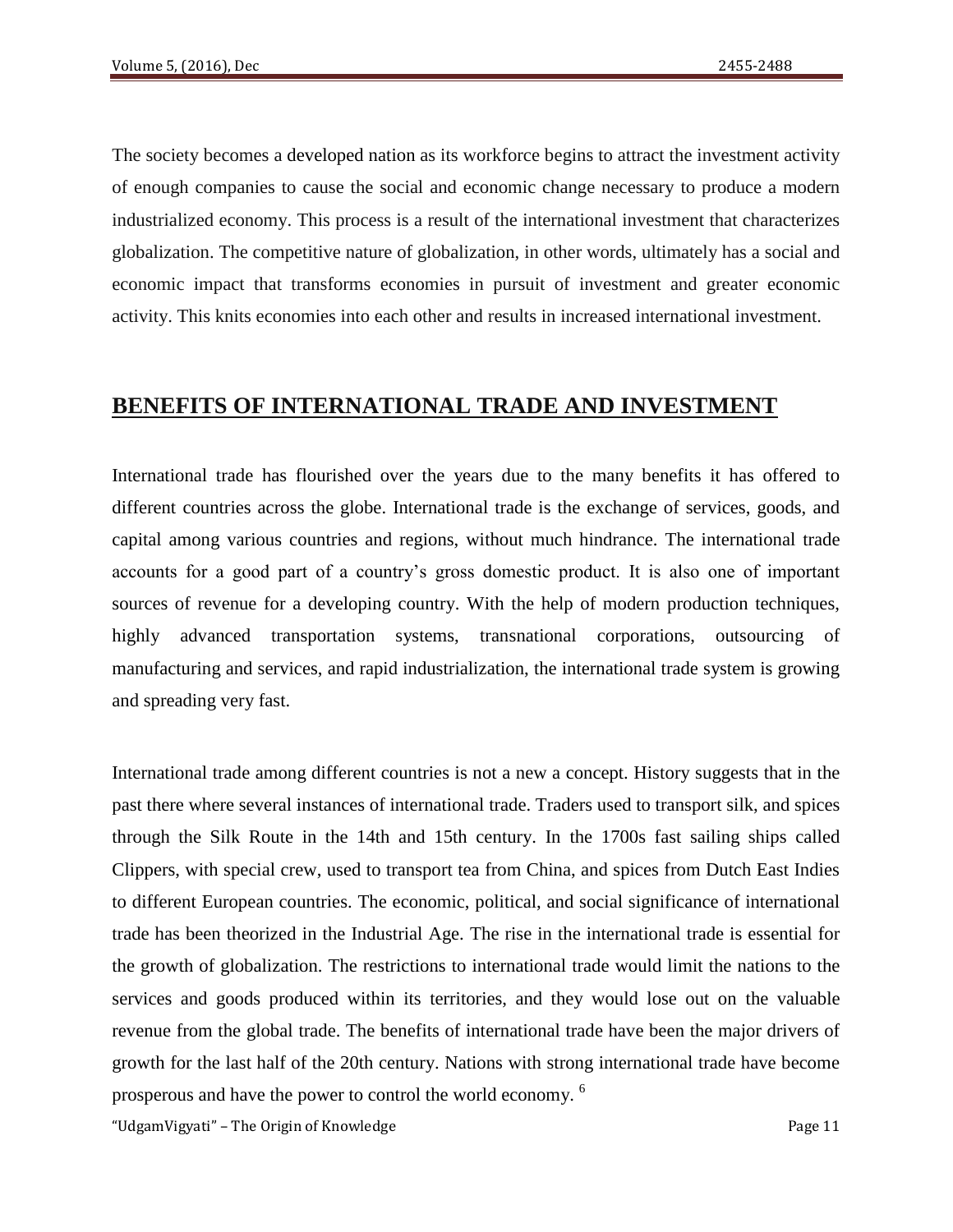The global trade can become one of the major contributors to the reduction of poverty. David Ricardo, a classical economist, in his principle of comparative advantage explained how trade can benefit all parties such as individuals, companies, and countries involved in it, as long as goods are produced with different relative costs. The net benefits from such activity are called gains from trade. This is one of the most important concepts in international trade. Adam Smith, another classical economist, with the use of principle of absolute advantage demonstrated that a country could benefit from trade, if it has the least absolute cost of production of goods, i.e. per unit input yields a higher volume of output. According to the principle of comparative advantage, benefits of trade are dependent on the opportunity cost of production. The opportunity cost of production of goods is the amount of production of one good reduced, to increase production of another good by one unit. A country with no absolute advantage in any product, i.e. the country is not the most competent producer for any goods, can still be benefited from focusing on export of goods for which it has the least opportunity cost of production. Benefits of International Trade can be reaped further, if there is a considerable decrease in barriers to trade in agriculture and manufactured goods.<sup>7</sup>

**S**ome important benefits of International Trade are:

- Enhances the domestic competitiveness
- Takes advantage of international trade technology
- Increase sales and profits
- Expands sales potential of the existing products
- Maintains cost competitiveness in the domestic market
- Enhances potential for expansion of business
- Gains a global market share
- Reduces dependence on existing markets
- Stabilizes seasonal market fluctuations

# **IMPACT OF GLOBALIZATION IN INDIA**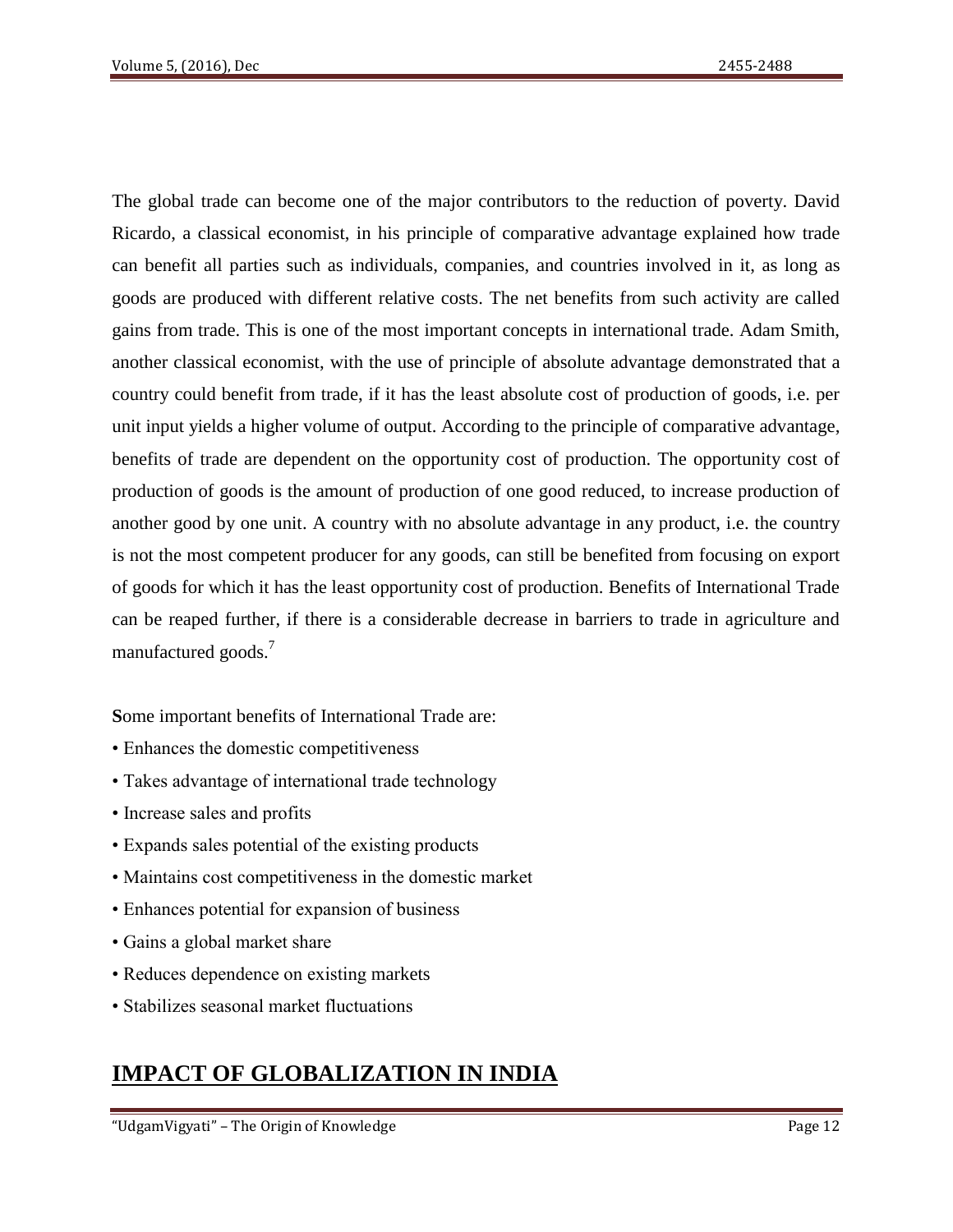The wave of globalization appeared on India's shores only in 1991, much after China's and some other Southeast Asian countries such as Malaysia, Singapore and Hong Kong. Moreover the intensity of opening country's borders is much higher in other countries than in India where democratic political forces delay decision making significantly. Globalization in India has allowed companies to increase their base of operations, expand their workforce with minimal investments, and provide new services to a broad range of consumers.

The process of globalization has been an integral part of the recent economic progress made by India. It has played a major role in export-led growth, leading to the enlargement of the job market in India. It has been advantageous for companies that have ventured in the Indian market. By simply increasing their base of operations, expanding their workforce with minimal investments, and providing services to a broad range of consumers, large companies entering the Indian market have opened up many profitable opportunities. Indian companies are rapidly gaining confidence and are themselves now major players in globalization through international expansion. From steel to Bollywood, from cars to IT, Indian companies are setting themselves up as powerhouses of tomorrow's global economy.<sup>8</sup>

A most common measure of globalization is openness to trade and a country's participation in trade. Until the liberalization of 1991, India was largely and intentionally isolated from the world markets, to protect its fledging economy and to achieve self-reliance. Foreign trade was subject to import tariffs, export taxes and quantitative restrictions, while foreign direct investment1 was restricted by upper-limit equity participation, restrictions on technology transfer, export obligations and government approvals. The changes that have occurred in the patterns of trade and capital flows in recent years are to India's advantage. Today, in terms of the potential benefits of globalization, India is in a very different position than the case 50 or even 20 years ago. Its share in world trade accounts to 1.5% as of 2007 which was a meager of 0.7% in 2001 while its GDP2 growth rate amounts to 7.3% for 2008. India is now aggressively pushing for a more liberal global trade regime, especially in services. It has assumed a leadership role among developing nations in global trade negotiations. Although India has steadily opened up its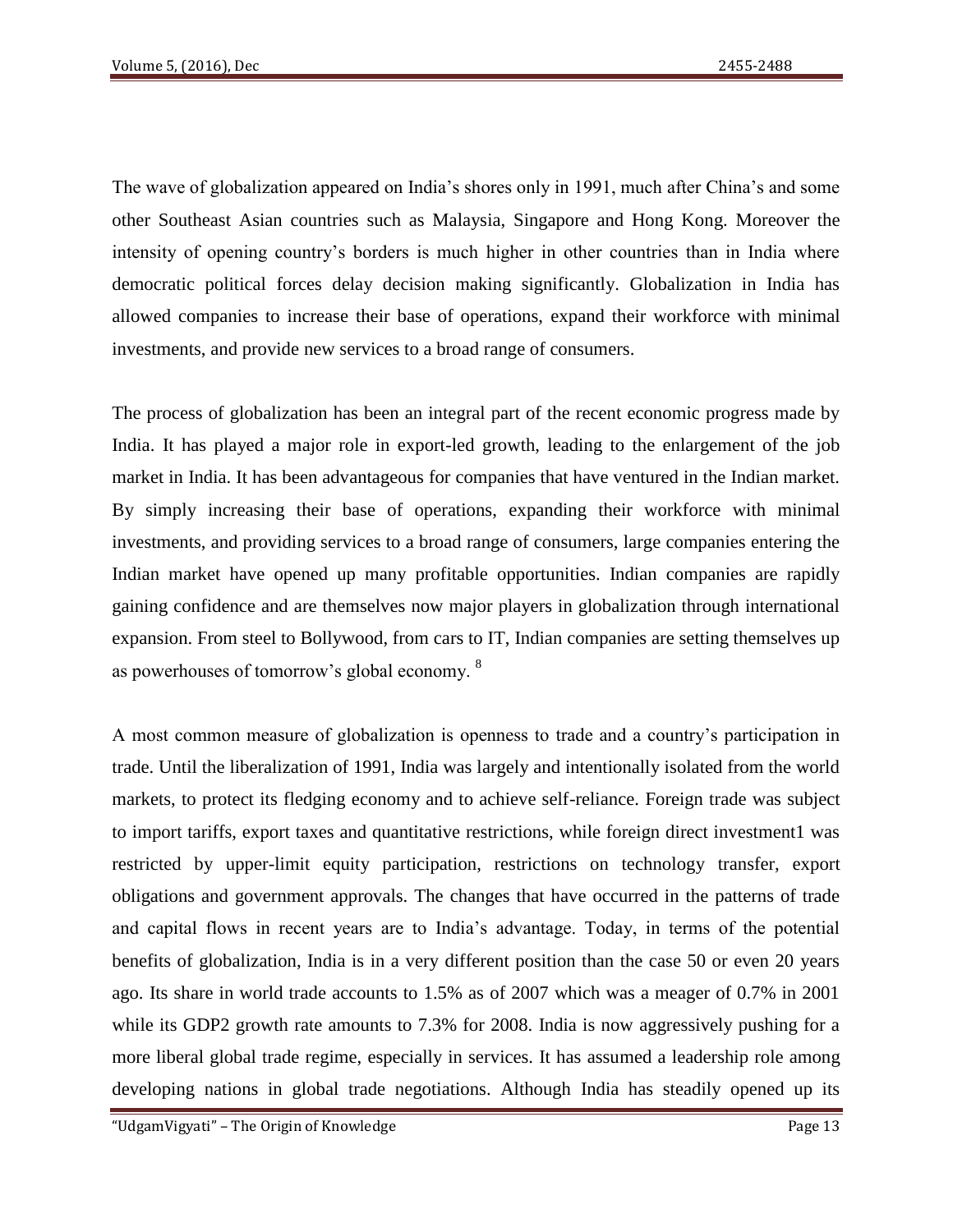economy, its tariffs continue to be high when compared with other countries, and its investment norms are still restrictive. This leads some to see India as a 'rapid globalizer' while others still see it as a 'highly protectionist' economy.

#### **GROWTH OF FOREIGN TRADE IN INDIA**

Over the years, India's foreign trade has come to occupy a pivotal position in the economic scenario and prosperity of the country. India exports a huge number of products and imports equally a good number of required products. Major exporting products of India include raw cotton, agricultural products, sports goods, ores, minerals, chemicals, engineering goods, electronic goods, project goods and handicrafts to countries such as USA, UK, UAE, Hong Kong, China, Germany, Singapore, Belgium, Japan etc. India's major importing products include cereals, fertilizers, sugar, edible oil,crude rubber, newsprint, iron and steel, petroleum crude, pharmaceutical products, gold, silver, cotton, fabrics, coal, tea, silk and computer software from countries such as USA, UK, Germany, China, Belgium, Japan, Switzerland etc.

#### **CONCLUSION**

Globalization offers hope to the world's poorest. Just as more open trade tends to promote economic growth, growth in turn leads to poverty reduction. A World Bank study found that periods of sustained economic growth are almost always accompanied by reductions in poverty. Specifically, the study found that poverty fell in 77 of the 88 decade- long periods of growth covered by the survey.

The greatest reductions in poverty in the last twenty years have occurred in nations that have moved decisively toward openness and domestic liberalization. The most spectacular gains have been realized in East Asia. Between 1993 and '96, the number of people living in absolute poverty—what the World Bank defines as less than \$ 1 per day— declined in the region from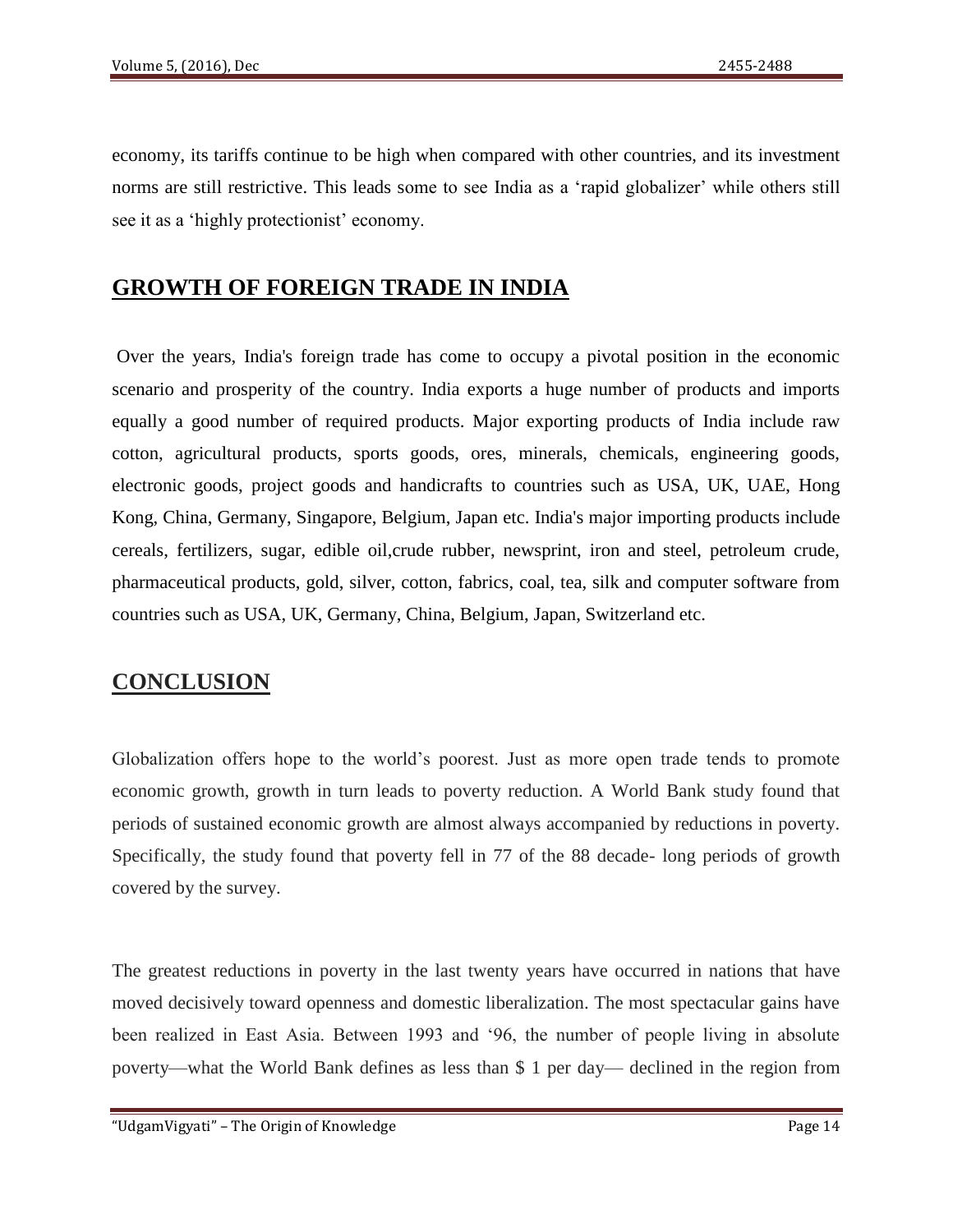432 million to 267 million. In China alone, the number of poor people so defined fell by 150 million between 1990 and '97. The 1997—98 financial crisis that began in East Asia brought a temporary halt to this progress, but poverty rates in the hardest-hit countries—Korea, Thailand, and Indonesia—have begun to decline back toward their précis's levels. Globally, the number of people living in absolute poverty has declined in the 1990s to an estimated 1.2 billion in 1998.

**New York Times columnist Thomas Freidman, in The Lexus and the Olive, his 1999 book on globalization, describes these growth policies as "the Golden Straitjacket."<sup>9</sup>** The increasingly manifest rewards of engagement encourage nations to unilaterally restrict the scope of government action. As Friedman explains:

"To fit into the Golden Straitjacket a country must either adopt, or be seen as moving toward, the following golden rules: making the private sector the primary engine of its economic growth, maintaining a low rate of inflation and price stability, shrinking the size of its state bureaucracy, maintaining as close to a balanced budget as possible, if not a surplus; eliminating and lowering tariffs on imported goods, removing restrictions on foreign investment, getting rid of quotas and domestic monopolies, increasing exports, privatizing state-owned industries and utilities, deregulating capital markets, making its currency convertible, opening its industries, stock, and bond markets to direct foreign ownership and investment, deregulating its economy to promote as much domestic competition as possible, eliminating government corruption, subsidies and kickbacks as much as possible, opening its banking and telecommunications systems to private ownership and competition, and allowing its citizens to choose from an array of competing pension options and foreign-run pension and mutual funds. While globalization may confront government officials with more difficult choices, the result for their citizens is greater individual freedom." In this sense, globalization acts as a check on governmental power, making it more difficult for governments to abuse the freedom and property of their citizens.

India being an open economy not only its exports are raising but imports has also risen reflecting her potentials to emerge as a super power. Even a limited attempt of globalization has benefited Indian economy in the best possible way. India should overcome the constraints of trade such as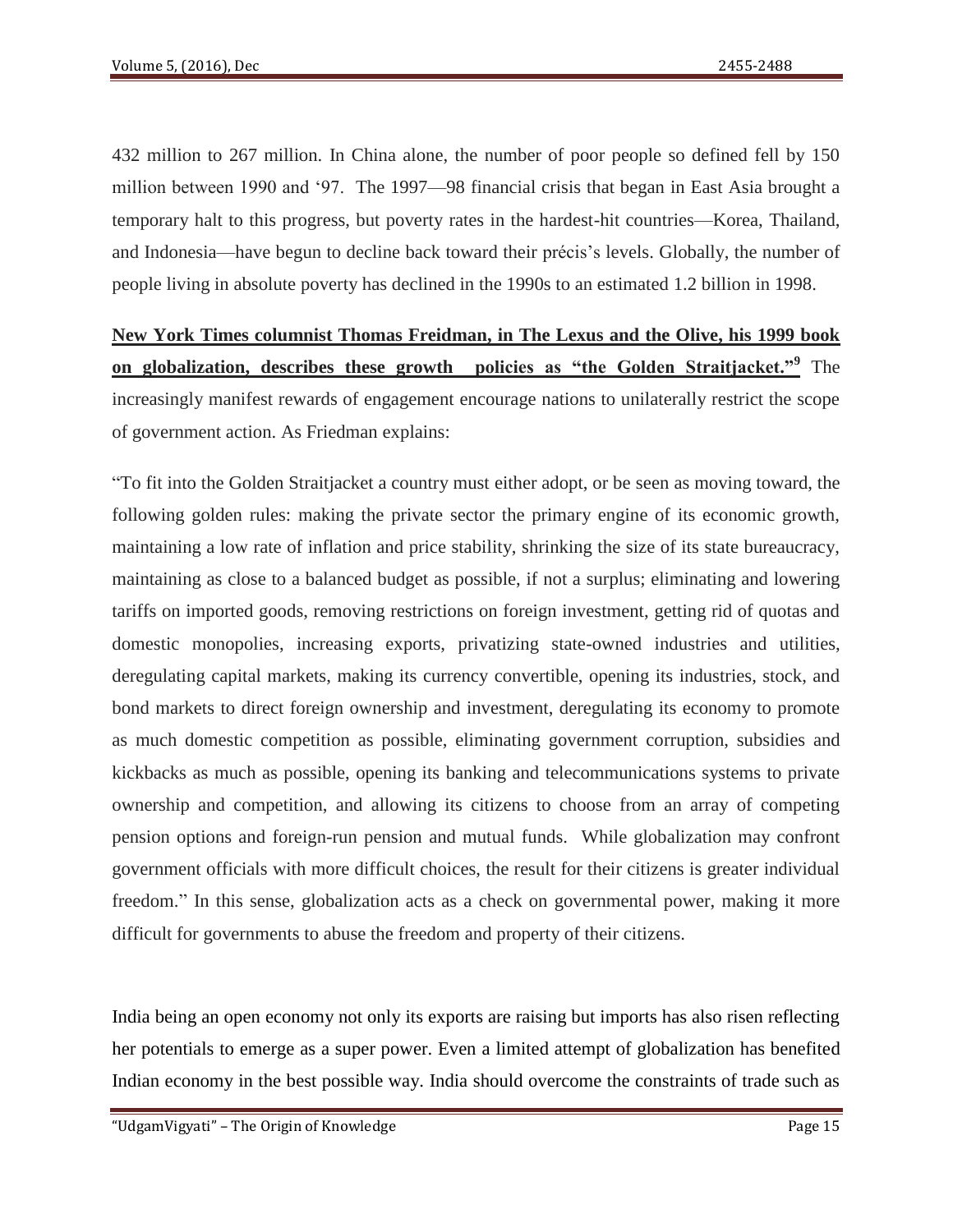electricity shortages and inadequate transportation infrastructure and utilize trade as an effective engine for accelerating the pace of inclusive development in the country. To become a major player in world trade it has to reduce import restrictions which are required to stimulate our economy. It is necessary to mention that International trade alone cannot bring about economic growth and prosperity in any country. Apart from flexible trade policies there are also other factors like favorable macroeconomic scenario and political stability that need to be there to complement the gains from trade. India can achieve a 5% share of world trade in both goods and services by the year 2020 which is a fourfold increase in our percentage share in the next 11 years provided the policy measures and economic infrastructure are accommodative enough to cope with the changes in social and financial scenario that result from it. If so, India of 2025 is sure to occupy a very different place, and a much more dominant force in the world economy, than was the case twenty five years ago or at the beginning of the new millennium.

#### **END NOTES**

1 International Journal of Advanced Research in Management and Social Sciences ISSN: 2278-6236 Vol. 1 | No. 3 | September 2012 www.garph.co.uk IJARMSS | 290

2 <http://www.economicsdiscussion.net/globalization/india-globalization/globalisation-and-india-economy/10945>

- 3 <http://www.yourarticlelibrary.com/globalization/essay-on-effects-of-globalization-on-indian-economy/22644/>
- 4 Id.

[5 http:/www.investopedia.com/ask/answers/022615/what-effect-has-globalization-had-international-investments.asp](http://www.investopedia.com/ask/answers/022615/what-effect-has-globalization-had-international-investments.asp)

6 http:/www.investopedia.com/ask/answers/022615/what-effect-has-globalization-had-international-investments.asp

7 Supra note 1at 292

8 Id.

9 <http://www.cato.org/publications/commentary/blessings-challenges-globalization>

#### **REFERENCES**

1. Athreye Suma and Kapur Sandeep (1999), "Foreign Controlled Manufacturing Firms in India -Long-Term Trends", Economic and Political Weekly, November 27, 1999.